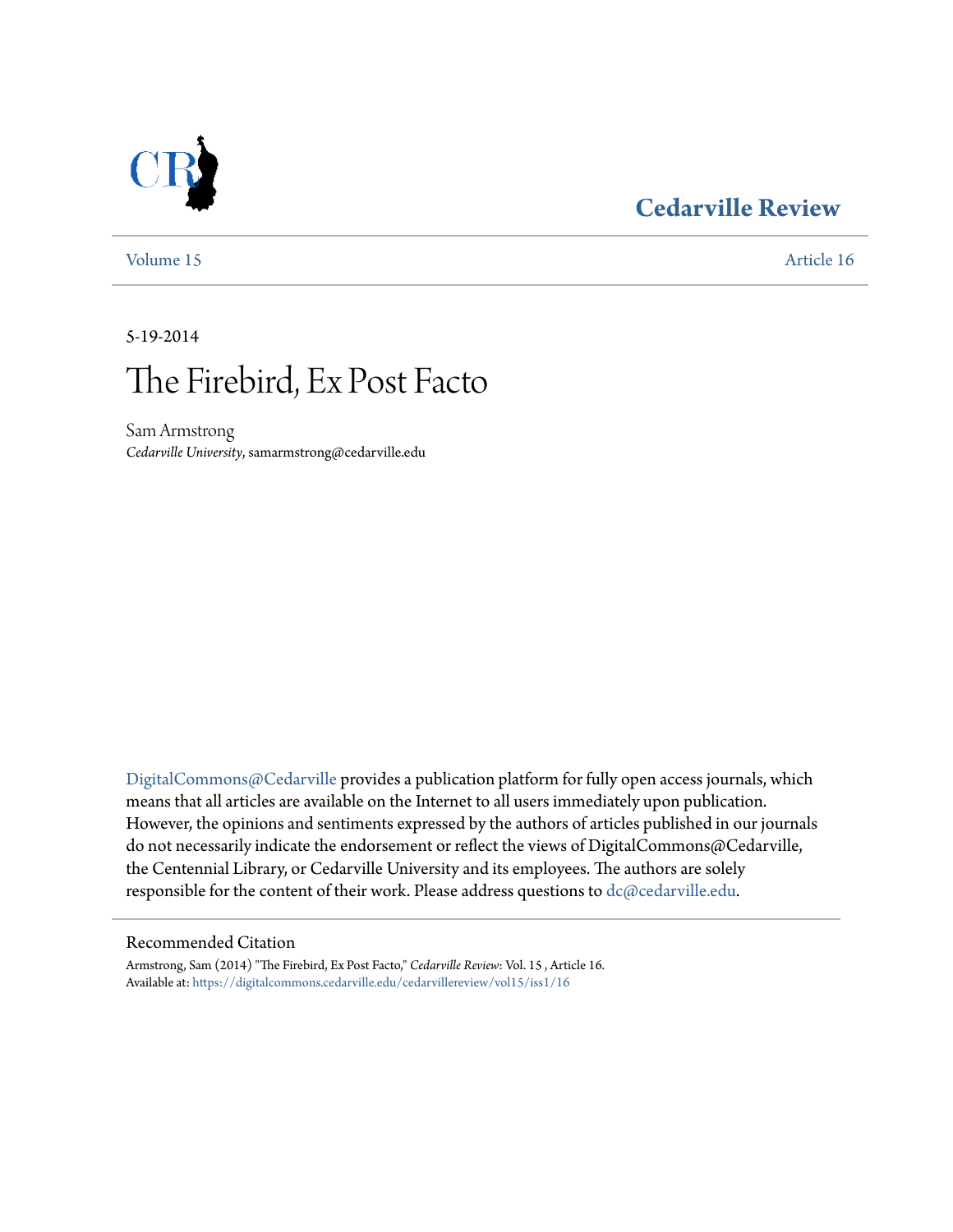# The Firebird, Ex Post Facto

Browse the contents of [this issue](https://digitalcommons.cedarville.edu/cedarvillereview/vol15/iss1) of *Cedarville Review*.

## **Description (Optional)**

A reimagining of the classic firebird myth.

### **Creative Commons License**  $\bigcirc$   $\circ$

This work is licensed under a [Creative Commons Attribution-Noncommercial-No Derivative Works 4.0](http://creativecommons.org/licenses/by-nc-nd/4.0/) [License.](http://creativecommons.org/licenses/by-nc-nd/4.0/)

#### **About the Contributor (Optional)**

Sam Armstrong is an English major at Cedarville University. He is almost always hungry.

Follow this and additional works at: [https://digitalcommons.cedarville.edu/cedarvillereview](https://digitalcommons.cedarville.edu/cedarvillereview?utm_source=digitalcommons.cedarville.edu%2Fcedarvillereview%2Fvol15%2Fiss1%2F16&utm_medium=PDF&utm_campaign=PDFCoverPages)



Part of the [Poetry Commons](http://network.bepress.com/hgg/discipline/1153?utm_source=digitalcommons.cedarville.edu%2Fcedarvillereview%2Fvol15%2Fiss1%2F16&utm_medium=PDF&utm_campaign=PDFCoverPages)

This poetry is available in Cedarville Review: [https://digitalcommons.cedarville.edu/cedarvillereview/vol15/iss1/16](https://digitalcommons.cedarville.edu/cedarvillereview/vol15/iss1/16?utm_source=digitalcommons.cedarville.edu%2Fcedarvillereview%2Fvol15%2Fiss1%2F16&utm_medium=PDF&utm_campaign=PDFCoverPages)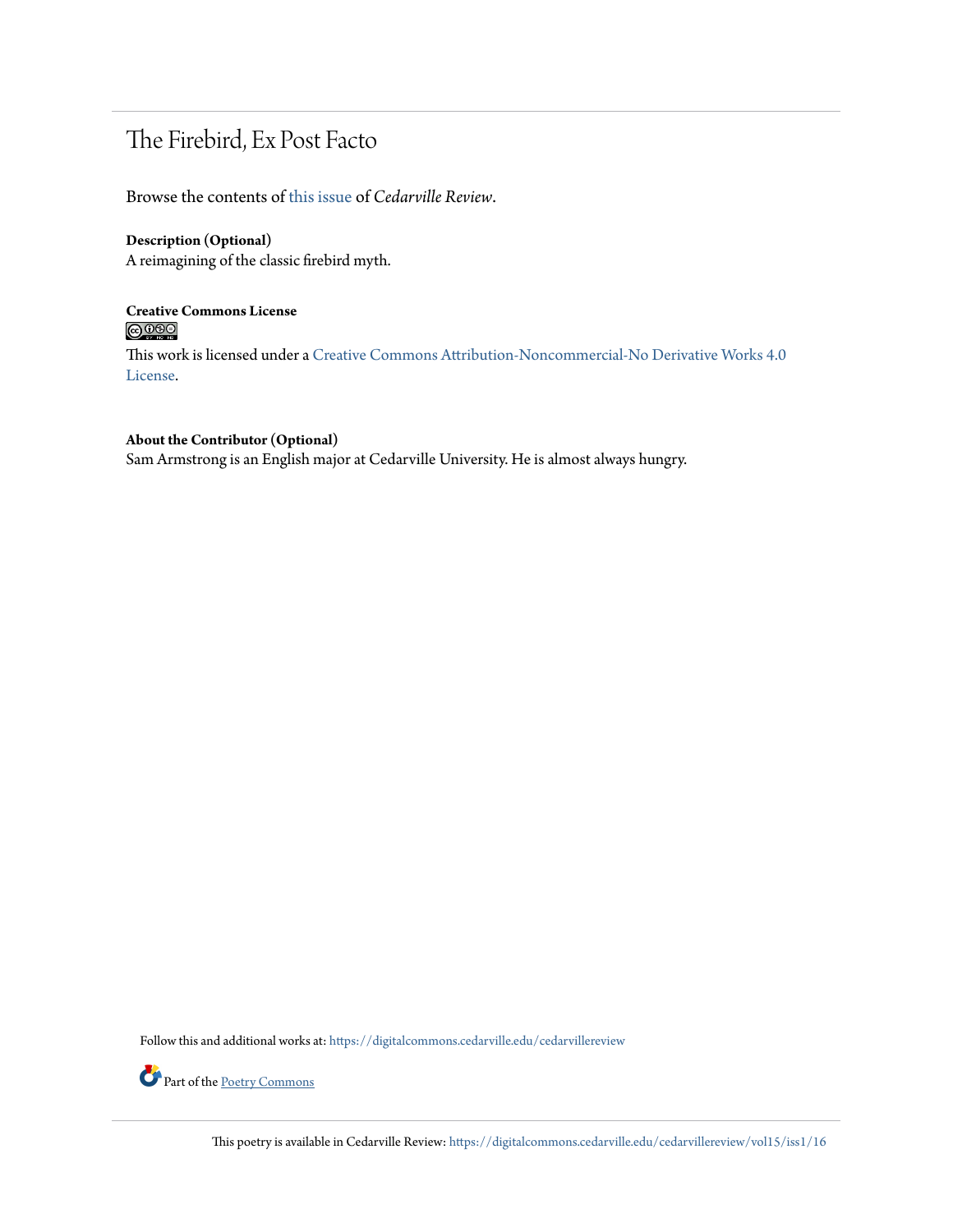## **The Firebird, Ex Post Facto**

*Sam Armstrong*

A phoenix on the newly paved Roman Road, bubbling with post-power aplomb, says, in the slim crackling wings beats before his embered birdbrain dissolves, he's charted migratory pathways to countless shambled half-churches, ash-ridden and fossilized, like salt.

This is a lunging after the wind.

Beneath all his subsequent splendor the muttering son in a near-crumpled nest, list making, tireless, laments: 'We have no new ceremonies. I conjure all familiar rituals.'

This, finally, is rebirth.

The phoenix writes a pamphlet for the sputtering son:

> IN THE EVENT OF A CATASTROPHE, WE COBBLE EXCREMENTAL MONUMENTS OF GLASS, TWINE, AND COTTON TOWARD OUR IMPASSIVE, STOLEN SKY AND WAIT, BURNING.

There is nothing to transcend.